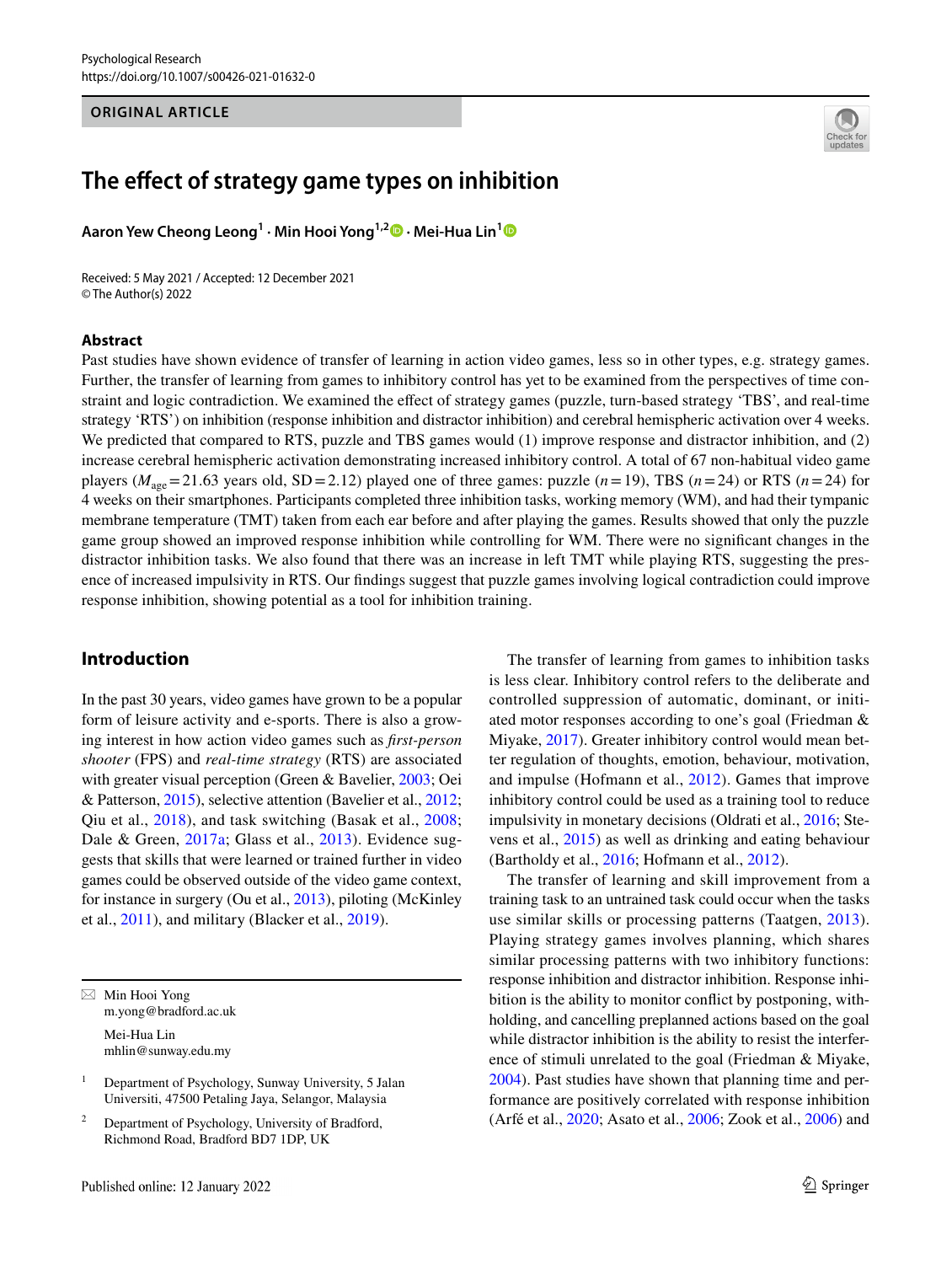distractor inhibition (Enticott et al., [2006](#page-10-10)) because the act of planning involves inhibiting impulsive decisions and irrelevant stimuli (Unterrainer & Owen, [2006\)](#page-11-9). While playing action video games is known to improve visual perception, selective attention, and sensorimotor control, the non-actionstrategy games such as *puzzle* games and *turn-based strategy* (TBS) games could potentially improve inhibition. We propose two possibilities to explain the transfer of inhibition; time constraint and logic contradiction.

#### **Time constraint**

When playing a game, the available time becomes a variable in determining how players play the game. RTS games are fast-paced, requiring players to respond quickly and adaptively in real time. In contrast, puzzle games and TBS games generally do not have time constraints, allowing players to take time in planning their moves by simulating, evaluating, and revising the possible options to identify optimal solutions among many possible suboptimal or incorrect moves. This suggests that when given time, inhibition would be involved in inhibiting the selection of incorrect moves during planning (Arfé et al., [2020](#page-10-8); Asato et al., [2006](#page-10-9); Zook et al., [2006](#page-12-0)). Consistent with this, puzzle gameplay has been associated with slower but cautious perception task performance (Nelson & Strachan, [2009\)](#page-11-10) and logical reasoning (Thompson et al., [2012](#page-11-11)). Similarly, chess players demonstrated higher accuracy and longer planning time before executing a move on a planning task than non-chess players (Unterrainer & Owen, [2006](#page-11-9)). This suggests that the absence of time constraint encourages deliberate planning, which shares similar processing with inhibitory control, thereby training inhibition control while reducing impulsivity.

Unlike puzzle games, RTS games have been shown to not afect response inhibition or distractor inhibition (Bailey et al., [2010](#page-10-11); Basak et al., [2008;](#page-10-1) Oei & Patterson, [2014](#page-11-12)). As time constraint limits planning (Gray et al., [2006](#page-10-12); Liberman & Trope, [1998](#page-11-13)), the nature of RTS games which requires quick hand–eye coordination prohibits deliberate and cautious planning. However, not much is known about the efect of TBS games on inhibition. TBS games do not have time constraints unlike RTS and, similar to puzzle games, enables players to plan before making a move and consider alternative or more efficient solutions (Dale & Green,  $2017b$ ; Shafer, [2013\)](#page-11-14). If action-strategy RTS games do not improve inhibition because of their real-time gameplay, TBS games are likely to improve inhibition.

### **Logical contradiction**

In addition to only considering puzzle games that have no time constraints, we are interested in examining the subset of puzzle games that (1) have a limited number of optimal solutions and (2) are designed with logical contradictions that lure players into making incorrect assumptions (Brown [2018](#page-10-14); Menzel, [2016](#page-11-15); Poole, [2004](#page-11-16); Schell, [2015](#page-11-17)). Although these qualities are not present in all games that would generally be labelled as "puzzle" games in the feld, these mechanics are commonly utilised across the genre. The logical contradiction in puzzle games is similar to the goal–subgoal conficts in the planning tasks Tower of London and Tower of Hanoi. Past evidence has shown that the planning process includes making seemingly counterintuitive moves (i.e. making a move that conficts with the goal) to achieve the goal, which requires inhibiting automatic but incorrect responses (Asato et al., [2006](#page-10-9); Kaller et al., [2011](#page-11-18); Welsh et al., [1999](#page-12-1); Zook et al., [2006](#page-12-0)). In the case of the puzzle game Flow (Big Duck Games, [2012](#page-10-15)) used in the present study, the game misdirects players by presenting players with the same coloured dots in close proximity and that connecting these dots via a direct path would block a path for a diferent pair of dots. Solving this puzzle would require the players to inhibit their automatic response (i.e. connect the coloured pairs via a direct path) and make counterintuitive moves (i.e. connect the dots via an indirect path) to resolve the logical contradiction. Therefore, puzzle game players may be trained to inhibit the automatic response to these lures, and this training improves response inhibition.

Unlike puzzle games, RTS and TBS games do not have logical contradictions in the game design. This could be attributed to the multiple optimal solutions in RTS and TBS games. The stages in these games do not have a single optimal solution, which encourages players to adapt and make decisions from a large number of possibilities. For example, in the TBS game Warlords of Aternum (InnoGames GmbH, [2015](#page-10-16)), players may choose five of the ten units in any combination for each stage, choose diferent placement and movement for each unit, and choose diferent possible combinations of upgrades for each unit. Past research has found that the number of optimal solutions in a task negatively correlates with planning time (Unterrainer et al., 2006), which positively correlates with inhibition (Arfé et al., [2020;](#page-10-8) Asato et al., [2006\)](#page-10-9). This suggests that the greater number of possible solutions in RTS and TBS games could lead to a reduction in planning and consequently less training of response inhibition.

#### **Working memory**

Other than time constraint and logic contradiction, working memory (WM) is a possible factor in inhibition performance. Past studies have shown that having better WM is associated with better performance in RTS games (Basak et al., [2008](#page-10-1); Glass et al., [2013](#page-10-3)) and puzzle games (Thompson et al., [2012\)](#page-11-11) because players need to maintain and update information while planning simultaneously in the games.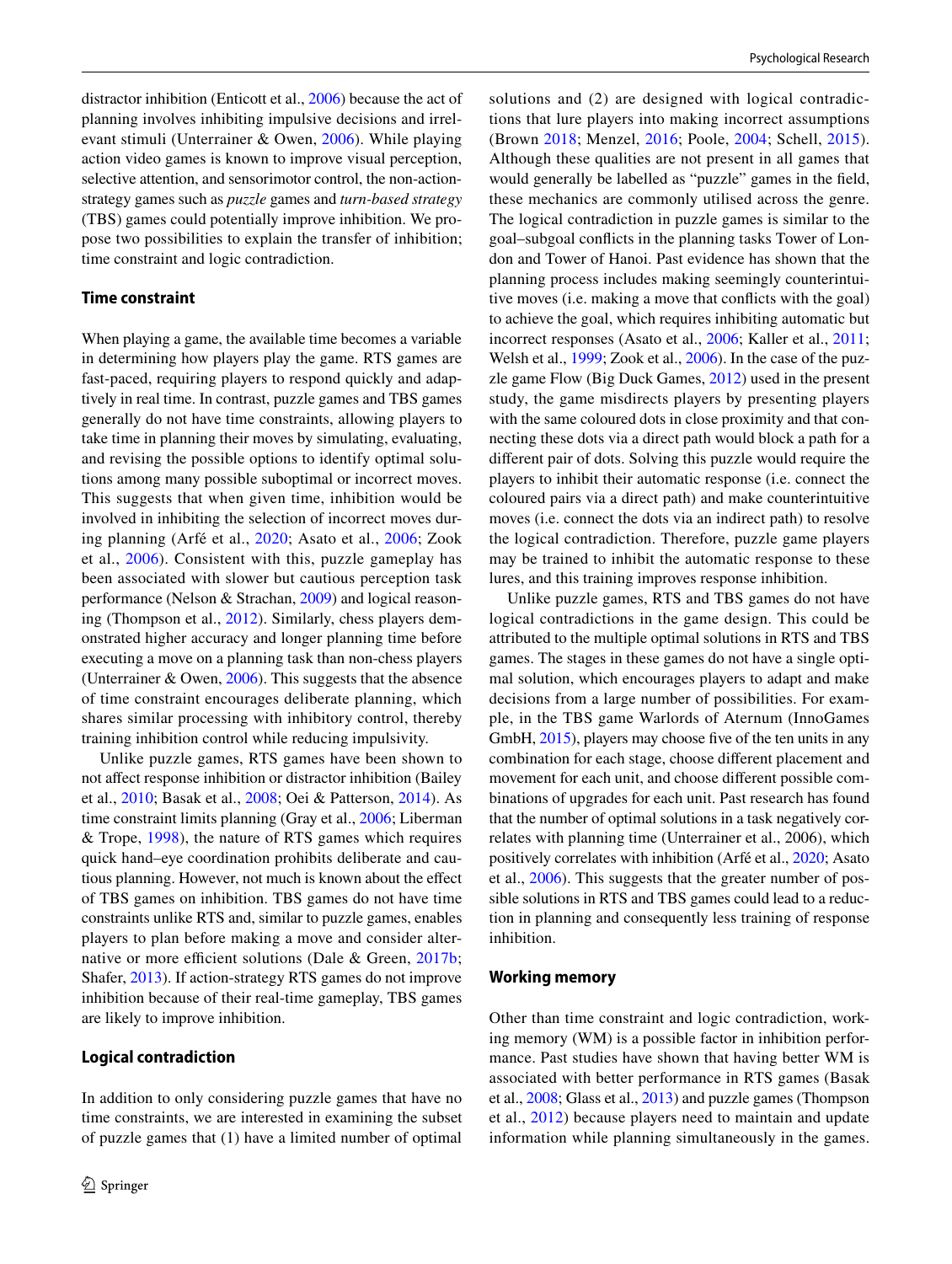Further, higher WM is related to greater inhibitory control because WM maintains the task instruction during inhibition tasks, guiding the selection of appropriate actions and inhibiting incorrect actions (Conway et al., [2001](#page-10-17); Kane & Engle, [2003](#page-11-19)). These studies suggest playing strategy video games may improve inhibitory control because of the involvement of WM in the planning of subsequent actions.

### **Hemispheric activation**

To our knowledge, the efect of non-action video games on cerebral activation has not been examined. Games that improve inhibition could also afect hemispheric activation associated with inhibition. This could be inferred by measuring tympanic membrane temperature (TMT), where the diference between right TMT and left TMT (ΔTMT) refects the diference in hemispheric activation. Individuals with greater inhibition were found to have a more positive ΔTMT (right TMT minus left TMT), indicating a greater right hemispheric activation than the left hemispheric activation (Helton, [2010](#page-11-20)). In contrast, individuals with weaker inhibition or greater impulsivity would have a more negative ΔTMT, indicating a greater left hemispheric activation (Balconi et al., [2015;](#page-10-18) Helton & Maginnity, [2012](#page-11-21)). Therefore, strategy games that improve inhibition could also increase ΔTMT. It is of interest to investigate whether non-action games could also afect hemispheric activation (as measured using  $\Delta TMT$ ) as one study has shown an improvement in inhibition over 4 weeks (Oei & Patterson, [2014](#page-11-12)).

## **The present study**

Our overarching aim was to examine the efects of types of strategy games on response and distractor inhibition, as well as hemispheric activation. To our knowledge, the comparison of time constraint and logic contradiction found in games has yet to be examined. Further, having higher WM is associated with improved inhibition, suggesting that WM may be a confound on inhibition performance. Based on the literature above, we hypothesised that (H1) there would be a greater improvement in response and distractor inhibition in the puzzle group and TBS group compared to the RTS group, and (H2) there would be an increase in ΔTMT in the puzzle group and TBS group compared to the RTS group.

# **Methods**

## **Participants**

We recruited a total of 102 participants: randomly assigned into RTS ( $n=36$ ), TBS ( $n=36$ ), and puzzle ( $n=33$ ) conditions. Inclusion criteria included (1) were non-habitual video game player (NVGP) with playing less than 1 h of video games per week in the past 12 months or casual player with playing less than 1 h of RTS, TBS, and puzzle games and less than 3 h of any other games (e.g. simulation games) per week in the past 12 months, (2) aged between 19 and 40 years old, (3) owned a smartphone, (4) right-handed or ambidextrous, (5) had normal or corrected to normal vision, and (6) did not have a confrmed diagnosis of psychiatric condition, neurological condition, or substance abuse. After removing some attrition  $(n=35)$ , our final sample was 67 participants ( $RTS = 19$ ,  $TBS = 24$ , puzzle = 24). Our participants were mainly female (89.5%) with a mean age of 2[1](#page-2-0).63 years  $(SD = 2.12)$  (see Table 1) for details). We obtained ethical approval from university research ethics committee (approval code: PGSUREC 2019/019) and participants provided consent prior to participating. Participants were provided with travel reimbursement on both occasions and a small token of appreciation.

<span id="page-2-0"></span>

|  | <b>Table 1</b> Descriptive and inferential statistics for participants at baseline $(n=67)$ |  |  |  |  |  |  |  |
|--|---------------------------------------------------------------------------------------------|--|--|--|--|--|--|--|
|--|---------------------------------------------------------------------------------------------|--|--|--|--|--|--|--|

|                                                     | <b>RTS</b><br>$(n=19)$ |           | <b>TBS</b><br>$(n=24)$ |      | Puzzle<br>$(n=24)$ |      | <b>ANOVA</b> |                  |                  |
|-----------------------------------------------------|------------------------|-----------|------------------------|------|--------------------|------|--------------|------------------|------------------|
|                                                     | M                      | SD        | M                      | SD   | $\boldsymbol{M}$   | SD   | F            | $\boldsymbol{p}$ | Partial $\eta^2$ |
| Age                                                 | 21.26                  |           | 2.68 21.73             | 1.58 | 21.43              | 1.78 | 0.44         | 0.645 0.01       |                  |
| <b>Sex</b>                                          | 17F/2M                 |           | 20F/4M                 |      | 23F/1M             |      |              |                  |                  |
| Handedness                                          | 18R/1A                 |           | 22R/2A                 |      | 22R/2A             |      |              |                  |                  |
| Phone screen size (diagonal measure-<br>ment in cm) | 14.07                  | 1.41      | 13.81                  |      | 1.85 13.51         | 1.69 | 0.41         | 0.668 0.01       |                  |
| Time spent playing games in the past<br>12 months   | 2.95                   | 4.38 2.94 |                        |      | 4.09 3.10          | 4.93 | 0.01         | 0.990 0.00       |                  |
| (in hours)                                          |                        |           |                        |      |                    |      |              |                  |                  |
| Type of video game players                          | 12 NVGP/7 casual       |           | 14 NVGP/10 casual      |      | 18 NVGP/6 casual   |      |              |                  |                  |

\**F* female, *M* male, *R* right-handed, *A*ambidextrous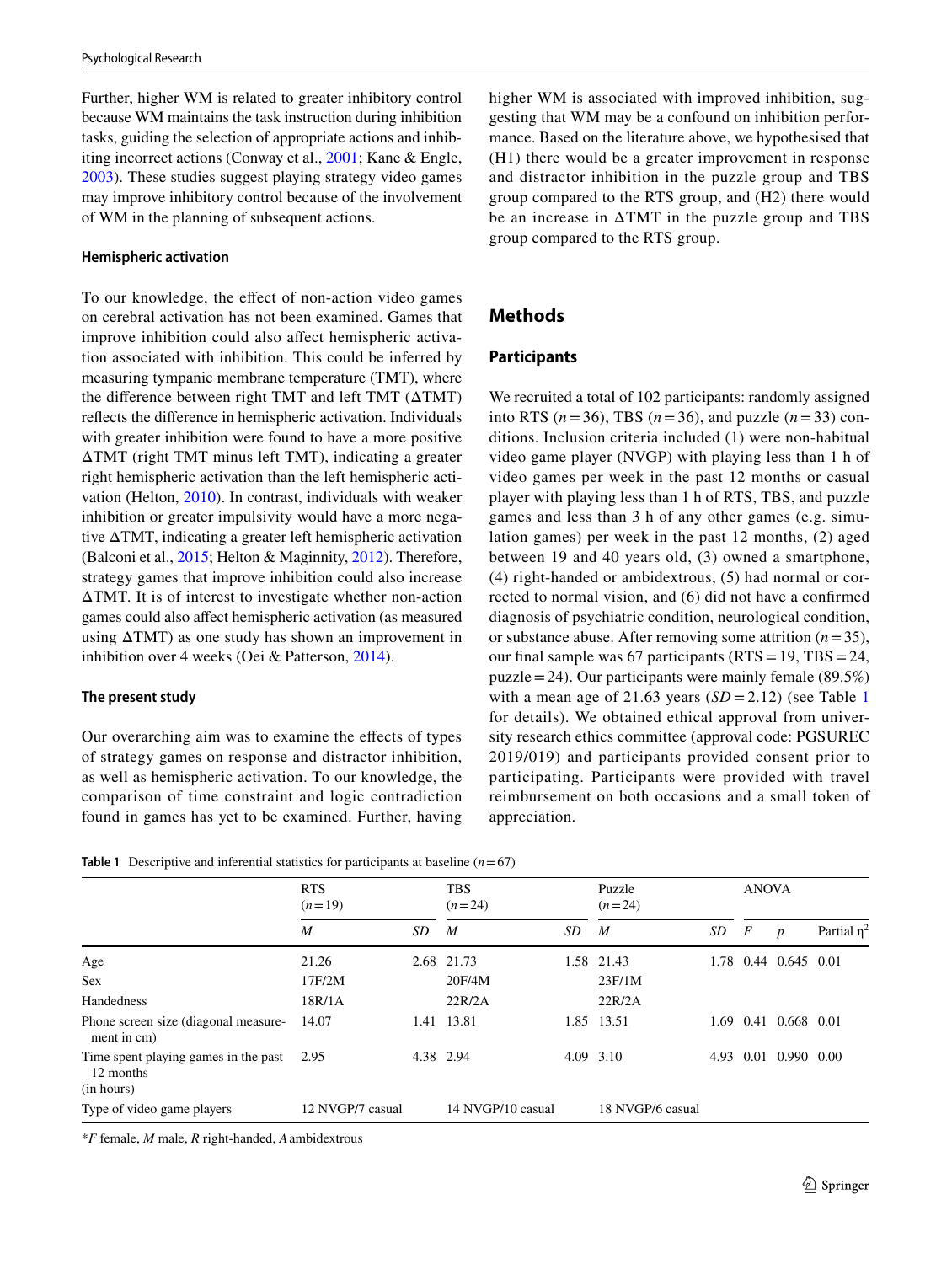## **Materials**

#### **Games' selection**

For game selection, we recruited 21 young adults (12 females;  $M_{\text{age}} = 24.90$ , SD = 2.00) and they were randomly assigned to 1 game category (e.g. RTS) to which they played and reviewed 4 RTS games for an hour per game in a week. The four games were selected based on the following criteria: (a) the game description fits the game type (e.g. in the case of puzzle games, the game needed to be labelled as a "puzzle game" and also include no time constraints, a limited subset of solutions, and the regular presence of logical contradictions); (b) the game had at least 4.3 stars ratings with 40,000 reviews on Google Play Store as of 21st February 2019; (c) the game consisted of single-player option and progressed in stages; and (d) the game was available for free on android phones and iOS phones. After playing the games, we selected those with the highest mean ratings on perceived strategic thinking and game experience for each game from our testers (i.e. RTS: Galaxy Reavers (Good Games LLC, [2016](#page-10-19)), TBS: Warlords of Aternum (InnoGames GmbH, [2015](#page-10-16)), puzzle: Flow (Big Duck Games, [2012\)](#page-10-15); see Table [2](#page-3-0) for full details). The three chosen games did not signifcantly differ in terms of game experience,  $F(2, 18) = 1.51$ ,  $p = 0.249$ , and strategy,  $F(2, 18) = 2.70$ ,  $p = 0.093$ .

<span id="page-3-0"></span>**Table 2** Perceived strategic thinking and game experience for each game

| Type of game and ANOVA         | Strategic<br>thinking |      | Game experi-<br>ence |      |  |
|--------------------------------|-----------------------|------|----------------------|------|--|
|                                | M                     | SD   | M                    | SD   |  |
| RTS $(n=8)$                    |                       |      |                      |      |  |
| Galaxy Reavers                 | 6.75                  | 2.12 | 6.93                 | 2.35 |  |
| Age of Ottoman                 | 6.63                  | 2.45 | 5.35                 | 1.26 |  |
| The Horus Heresy: Drop Assault | 6.38                  | 2.77 | 6.17                 | 2.35 |  |
| Art of War 3                   | 4.25                  | 2.91 | 5.40                 | 1.94 |  |
| TBS $(n=7)$                    |                       |      |                      |      |  |
| Warlords of Aternum            | 8.57                  | 0.79 | 8.24                 | 1.45 |  |
| Uniwar                         | 8.23                  | 0.95 | 7.71                 | 1.95 |  |
| Tactical Monsters Rumble Arena | 7.43                  | 1.62 | 7.19                 | 2.1  |  |
| King's Bounty Legions          | 6.43                  | 1.81 | 4.74                 | 1.13 |  |
| Puzzle $(n=6)$                 |                       |      |                      |      |  |
| Flow                           | 8.33                  | 1.63 | 8.30                 | 0.51 |  |
| Cut the Rope Time Travel       | 7.67                  | 0.82 | 7.96                 | 1.25 |  |
| Cut the Rope                   | 7.50                  | 0.84 | 7.04                 | 1.37 |  |
| Cut the Rope 2                 | 7.33                  | 2.42 | 7.13                 | 2.84 |  |

\* Those in bold were selected for the study

### **Inhibition tasks**

There were three tasks: the stop-signal task (response inhibition), and the Stroop task and the Multi-Source Interference Task (MSIT), both to measure distractor inhibition. All tasks were completed on a Windows computer (with a 60 Hz frame rate) in the research laboratory.

*Stop-Signal Task.* We used the stop-signal task on the STOP-IT software (Verbruggen et al., [2008](#page-11-22)). On each trial, one of two shapes (square or circle) was displayed in the middle of the screen with a black background for 1250 ms (ms) or until participants have responded. Participants were informed to press "z" for square and "/" for circle. The task consisted of 32 practice trials and 3 blocks of 64 trials each with an equal frequency for both shapes. There were 16 stopsignal trials in each block, in which participants were to withhold their response when the stimulus was followed by an auditory signal (a 75 ms beep). The auditory signal was set at 250 ms after the stimulus. This delay, called the stopsignal delay (SSD), increased by 50 ms following successful trials and decreased by 50 ms following unsuccessful trials. This SSD setting maintained the probability of responding on a stop-signal trial (*p*[respond|signal]) for each participant at 50% to produce the most reliable inhibition estimates. A fxation cross was displayed for 250 ms between each trial. Stop-signal task performance was measured using the stopsignal reaction time (SSRT). SSRT was calculated from correct responses using the following formula: SSRT=mean of go-RT (trials without stop-signal) minus the mean of SSD. A lower SSRT indicates greater stop-signal task performance, which refects greater response inhibition.

#### **Stroop task**

The colour Stroop task was programmed on Psychopy version 1.90.1 (Peirce et al., [2019\)](#page-11-23). On each trial, a word (either "red", "blue", "green", or "yellow") was displayed in the middle of the screen for 5000 ms or until participants have responded. Participants were required to press the appropriate key 'q' for red, 'p' for blue, 'z' for green and 'm' for yellow on the keyboard. A paper cover was used to cover the entire keyboard except for the response keys. There were a total of 24 practice trials and 4 blocks of 96 trials. Within each block, the font colour was incongruent for half of the trials. Stroop performance was measured using the average RT (in ms) of correct responses on the incongruent trials, where a lower RT indicates greater Stroop performance, which refects greater distractor inhibition.

## **Multi‑source interference task**

Participants completed a number-variant version of the MSIT (Bush et al., [2003](#page-10-20)). For each trial, one set of three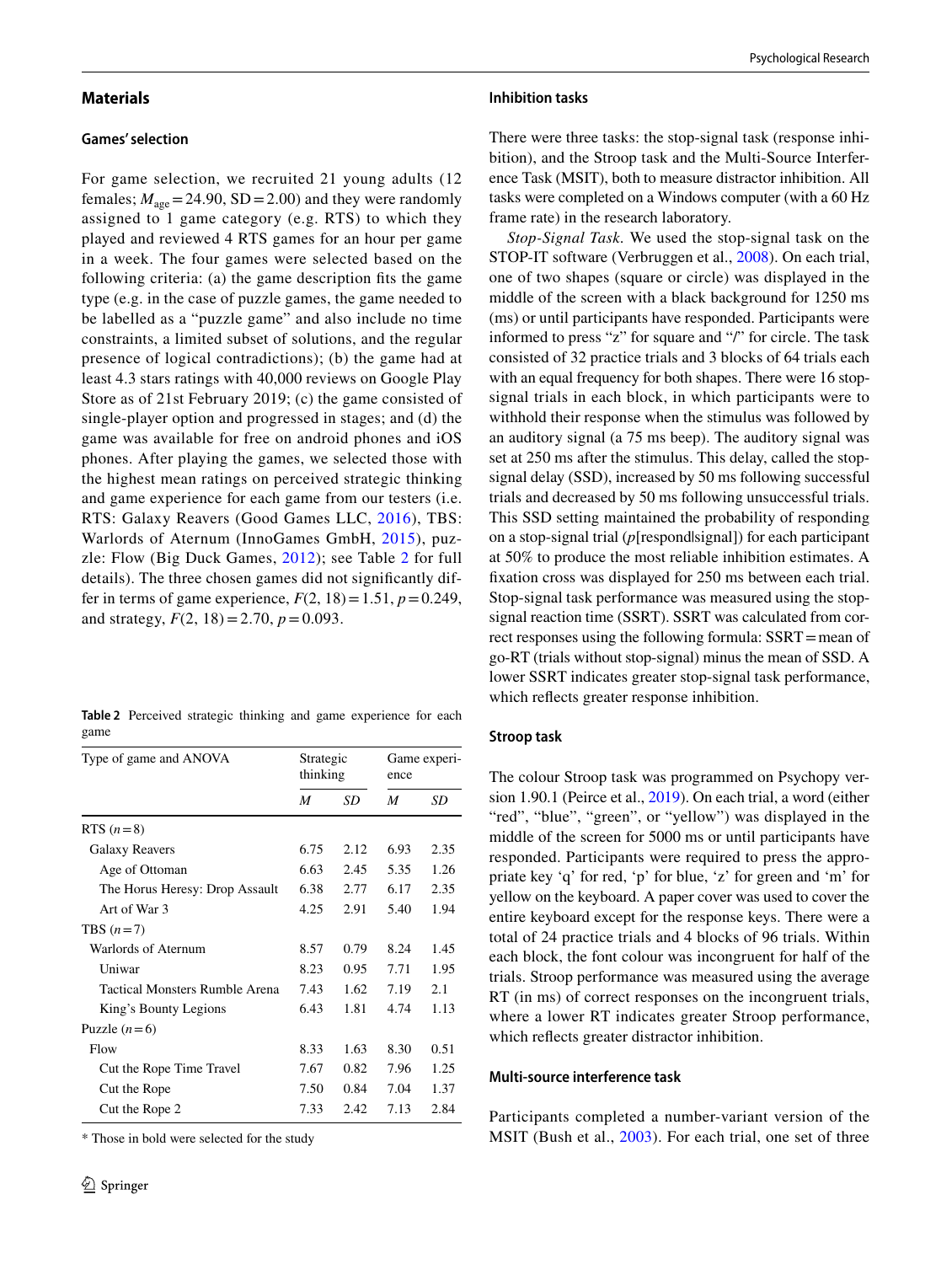numbers (0, 1, 2, 3) was displayed in the middle of the screen, and participants were informed to respond to the unique number using the corresponding number on the keyboard. Participants were informed that one number will be unique compared to the other two and therefore to press that matching numeral key while ignoring the position and font size of the numbers which may distract the participants from entering the correct response. Participants completed 20 practice trials before completing 100 trials for the main task. Half of the trials were congruent, in that the correct response was in the same position while the other half was incongruent. Each trial lasted for 3000 ms. MSIT performance was measured using the average RT (in ms) of correct responses in incongruent trials, where lower RT indicates greater MSIT performance, which refects greater distractor inhibition.

#### **Tympanic membrane temperature**

An infrared ear thermometer (model: Beurer FT 58, Germany) was used to measure the TMT. Three TMT readings were recorded on each ear immediately before and after each of the inhibition tasks (a total of 18 TMT readings for each ear in pretest and posttest, respectively). ΔTMT was calculated as the average diference in TMT between right ear and left ear ( $\Delta TMT = \Sigma$ (right TMT—left ear TMT)/18). A more positive value of ΔTMT indicates higher right TMT relative to left TMT, which refects greater cerebral activation in the right hemisphere compared to the left hemisphere.

*Working Memory.* WM was measured using the operation span (OSPAN) task on the CogLab software (Francis et al., [2008](#page-10-21)). On each trial, participants were shown a mathematical equation (e.g. "is  $(5/1) + 4 = 9$ ?") and indicated whether the equation is correct or incorrect by clicking the options provided on the screen. A word was then shown on the screen (e.g. "bench"). There was a total of two practice trials and 60 trials. The trials were grouped into 15 sets, whereby each set varied between two to six trials. At the end of every set, participants were asked to recall the sequence of the words' appearance by clicking on the options provided onscreen. WM was measured using the sum of words recalled correctly across the 15 sets. The sum ranged from 0 to 60, where a higher sum refects greater WM.

## **Additional measures**

Participants completed questions on game satisfaction, perceived similarity, and perceived strategic thinking. We measured game satisfaction using six subscales of the Game User Experience Satisfaction Scale (GUESS) on a 7-point Likert scale with one 'strongly disagree' to seven 'strongly agree' (Phan et al., [2016\)](#page-11-24), which were usability, play engrossment, enjoyment, audio aesthetics, personal gratification, and visual aesthetics. We created a 4-item scale to measure the perceived similarity between the type of game played and each inhibition task. An example is "I found the task to be as challenging as the game". We also measured perceived strategic thinking for each game using a single-item question (i.e. "This game requires strategic thinking."). For perceived similarity and strategic thinking scales, participants responded on a Likert scale ranging from one (*not true at all*) to seven (*very true*). Higher average scores on these measures indicate greater game satisfaction, perceived similarity, and perceived strategic thinking.

#### **Procedure**

At pretest, participants completed the OSPAN task and followed by the three inhibition tasks. The order of the inhibition tasks was counterbalanced. We also recorded participants' TMT measurements before and after each inhibition task. Participants were given a short break between each task. Participants were then informed to download one of the three games onto their smartphone and were informed to play 1 h each day, 5 days a week, for 4 weeks. They were also informed not to play the game on other devices, e.g. tablets or computers and to complete their game progress log.

At the end of the 4 weeks, participants again completed the three inhibition tasks and had their TMT measured. Participants also completed the GUESS and submitted the game progress log that tracked the time spent playing.

#### **Data analysis**

We first screened participants' game progress logs to ensure that participants have completed 20 h of training with at least 10 sessions as well as each training session was at least 30 min and did not exceed 2 h to ensure that participants followed our training guidelines. Participants' total time spent playing the assigned game and time spent playing in each sitting were not signifcantly diferent across groups (*p*s>0.05). Next, we conducted trial-level data cleaning to ensure all responses were above the threshold of anticipatory responses (i.e. 250 ms) and below the maximum response duration on each task (i.e. 3000 ms for the MSIT, and 5000 ms for the Stroop task). We then analysed the data for unreliable data and outliers at the participant level using 5% trimmed means and boxplots. We also used Shapiro–Wilk tests and scatterplots for normality, homogeneity of regression slopes, and homoscedasticity; Levene's tests were conducted to check for the homogeneity of error variances. We also examined whether WM was a covariate in the efect of type of game on inhibition by conducting bivariate correlations between WM and all measures of inhibition. We then used analysis of covariance (ANCOVA) to test our hypotheses. Simple main effect analysis was conducted to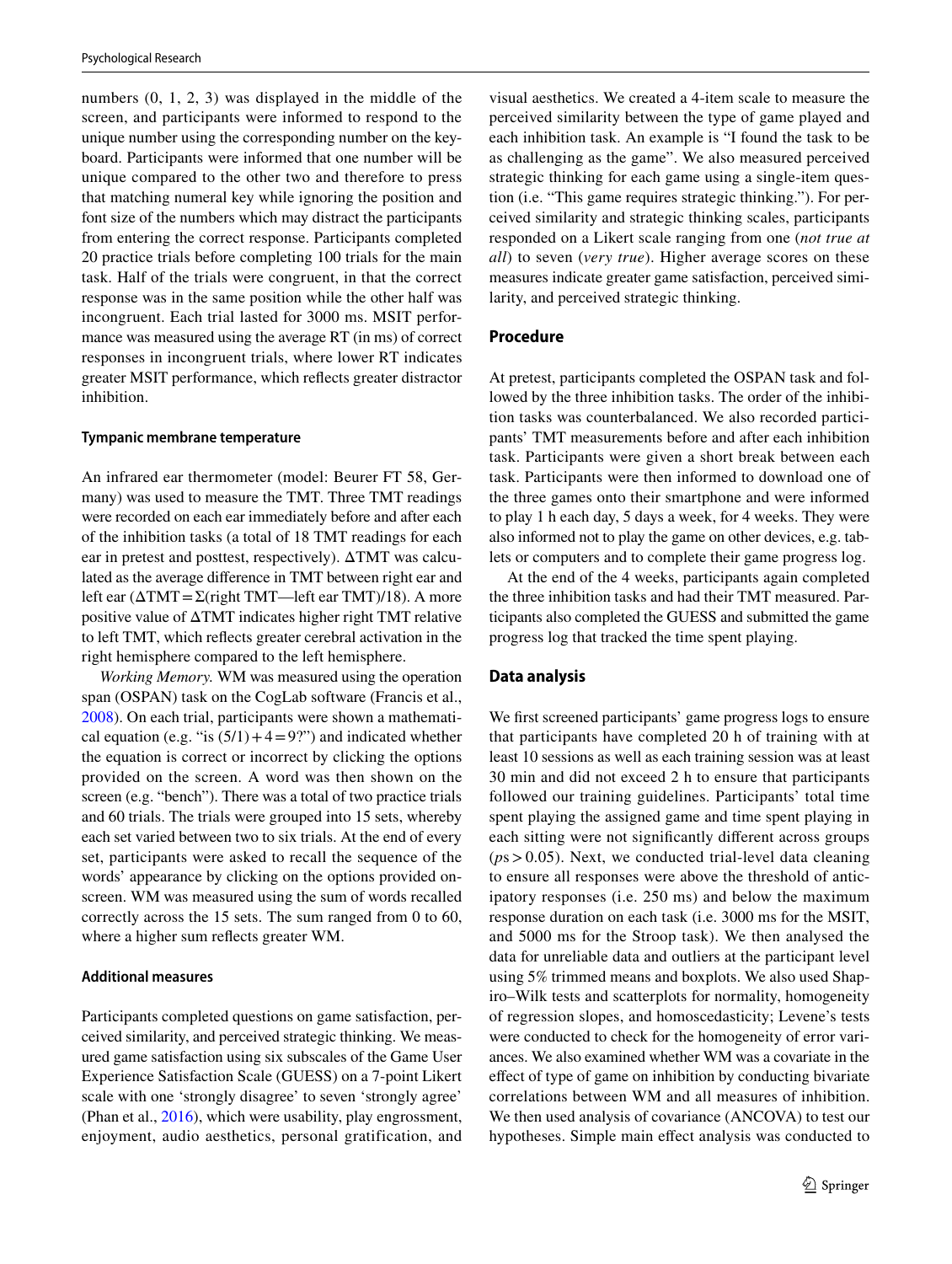follow-up on signifcant interaction efect. Speed-accuracy trade-off was also examined for significant interaction effect.

# **Results**

# **Working memory and inhibition**

From our correlation analysis, our results showed that WM was negatively correlated with stop-signal task performance and Stroop task performance, but not MSIT task performance or  $\triangle TMT$  (see Table [3\)](#page-5-0). The inhibition tasks were positively correlated with each other (all *p*s<0.01). Therefore, we included WM as a covariate in examining response inhibition and distractor inhibition.

# **Response inhibition**

## **Stop‑signal task performance**

A 3 (Game Type: RTS, TBS, Puzzle) × 2 (Time: Pretest, Posttest) mixed ANCOVA was conducted with WM as a covariate. The efect of WM on SSRT was signifcant, *F*(1, 54)=5.34,  $p = 0.025$ , partial  $\eta^2 = 0.09$  indicating that WM exerted its infuence on SSRT performance. The main efect of type of game was not signifcant, but SSRT signifcantly decreased from pretest  $(M = 281 \text{ ms}, SE = 3.94)$  to posttest  $(M = 258 \text{ ms}, SE = 3.29)$ . The interaction effect was also significant,  $F(2, 54) = 3.93$ ,  $p = 0.026$ , partial  $\eta^2 = 0.13$  (see Fig. [1\)](#page-5-1).

We followed up with one-way repeated measures ANCO-VAs. SSRT signifcantly improved in the puzzle group, *F*(1, 19)=5.73,  $p = 0.027$ , partial  $\eta^2 = 0.23$ , but not in the RTS group and the TBS group  $(ps > 0.05)$ .

To examine whether the improvement in stop-signal task performance in the puzzle group could be due to a speedaccuracy trade-off, we conducted  $3 \times 2$  mixed ANCOVAs

<span id="page-5-0"></span>**Table 3** Descriptive statistics and intercorrelations for inhibition measures and OSPAN performance at pretest

| Variable                 | M       | SD   |           | $\overline{2}$ | 3        | $\overline{4}$ | 5        | 6        | 7    |
|--------------------------|---------|------|-----------|----------------|----------|----------------|----------|----------|------|
| 1. OSPAN performance     | 48.61   | 9.88 |           |                |          |                |          |          |      |
| 2. SSRT                  | 282     | 32   | $-0.36**$ |                |          |                |          |          |      |
| $3.$ Go-RT               | 580     | 120  | $-0.27*$  | 0.22           |          |                |          |          |      |
| 4. MSIT congruent RT     | 650     | 133  | $-0.03$   | $0.30*$        | 0.07     |                |          |          |      |
| 5. MSIT incongruent RT   | 966     | 156  | $-0.20$   | 0.25           | 0.08     | $0.81**$       |          |          |      |
| 6. Stroop congruent RT   | 677     | 86   | $-0.27*$  | $0.36**$       | $0.40**$ | $0.54**$       | $0.63**$ |          |      |
| 7. Stroop incongruent RT | 762     | 102  | $-0.28*$  | $0.28*$        | $0.37**$ | $0.42**$       | $0.56**$ | $0.42**$ |      |
| $8. \Delta TMT$          | $-0.07$ | 0.14 | 0.00      | 0.00           | 0.05     | $-0.02$        | 0.13     | 0.10     | 0.01 |

\**p*<.05; \*\**p*<.01

<span id="page-5-1"></span>

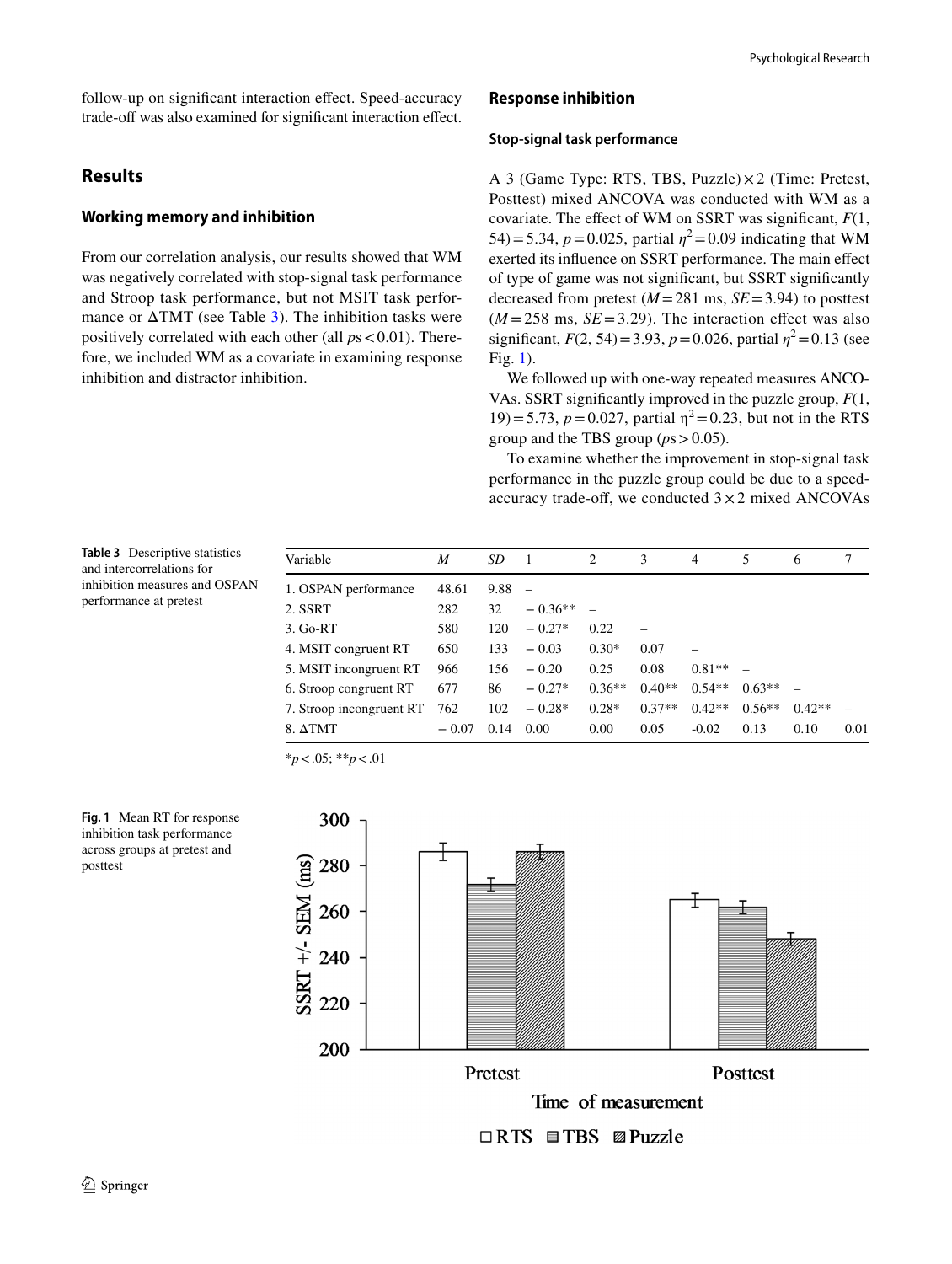on go-trials RT and accuracy (i.e. percentage miss in gotrials) while controlling for WM. A speed-accuracy trade-of would be indicated by a lower go-trials RT and a lower accuracy only in the puzzle group. We only found a signifcant effect of WM on go-RT,  $F(1, 54) = 4.39$ ,  $p = 0.041$ , partial  $\eta^2$  = 0.08. The interaction effects and the main effects were not signifcant (all *p*s>0.05). Overall, the results indicated no evidence for speed-accuracy trade-off on the stop-signal task performance (Table [4\)](#page-6-0).

To examine whether the results would difer when WM was not included as a covariate, we conducted a 3 (Game Type) $\times$ 2 (Time) mixed ANOVA on SSRT where WM was not included as a covariate. The interaction was signifcant when WM was not a covariate,  $F(1, 56) = 4.59$ ,  $p = 0.014$ , partial  $\eta^2 = 0.14$ , similar to when WM was a covariate. However, the simple main efect analysis was diferent without WM as a covariate. Here, we found that participants in the RTS group showed a signifcant improvement from pretest  $(M = 287 \text{ ms}, SE = 8 \text{ ms})$  to posttest  $(M=265 \text{ ms}, SE=6 \text{ ms}), F(1, 15)=9.25, p=0.008, \text{partial}$  $\eta^2$  = 0.38. In contrast, when WM was included as a covariate, the RTS group showed a non-signifcant improvement (see Table [5](#page-6-1) for a summary of the simple main efect analysis with and without WM as a covariate). This diference of result for the RTS group could be due to the involvement of WM in playing RTS games, suggesting that WM is related to the RTS game and could act as a covariate in the present study.

## **Distractor inhibition**

#### **Stroop task performance**

We used a similar  $3 \times 2$  ANCOVA analysis for the Stroop task. Similar to SSRT, the efect of WM on Stroop incongruent RT was significant,  $F(1, 60) = 4.79$ ,  $p = 0.033$ , partial  $\eta^2$  = 0.07. We did not find a significant interaction

<span id="page-6-0"></span>**Table 4** Simple main efects for stop-signal task performance with and without WM as a covariate

| Group          | Effect | F     | df1 | df2 | $\boldsymbol{p}$ | Partial $\eta^2$ |  |
|----------------|--------|-------|-----|-----|------------------|------------------|--|
| No covariate   |        |       |     |     |                  |                  |  |
| <b>RTS</b>     | Time   | 9.25  |     | 15  | 0.008            | 0.38             |  |
| <b>TBS</b>     | Time   | 3.66  |     | 21  | 0.070            | 0.15             |  |
| Puzzle         | Time   | 16.30 |     | 20  | 0.001            | 0.45             |  |
| With covariate |        |       |     |     |                  |                  |  |
| <b>RTS</b>     | Time   | 0.41  |     | 14  | 0.533            | 0.03             |  |
|                | WM     | 6.25  |     | 14  | 0.025            | 0.31             |  |
| <b>TBS</b>     | Time   | 0.01  |     | 19  | 0.933            | 0.00             |  |
|                | WM     | 1.04  |     | 19  | 0.321            | 0.05             |  |
| Puzzle         | Time   | 5.73  |     | 19  | 0.027            | 0.23             |  |
|                | WM     | 0.33  |     | 19  | 0.576            | 0.02             |  |

The results for the puzzle group and TBS group do not difer with and without WM as a covariate

<span id="page-6-1"></span>**Table 5** Descriptive and inferential statistics on perceived similarity, strategic thinking, and game satisfaction (*n*=67)

| Measure                            | <b>RTS</b><br>$(n=19)$ |                 | <b>TBS</b><br>$(n=24)$ |      | Puzzle<br>$(n=24)$ |      |                  | <b>ANOVA</b>     |               |  |
|------------------------------------|------------------------|-----------------|------------------------|------|--------------------|------|------------------|------------------|---------------|--|
|                                    | $\overline{M}$         | SD <sub>-</sub> | $\boldsymbol{M}$       | SD   | $\boldsymbol{M}$   | SD   | $\boldsymbol{F}$ | $\boldsymbol{p}$ | Partial $n^2$ |  |
| Perceived similarity               |                        |                 |                        |      |                    |      |                  |                  |               |  |
| Stop-signal 2.95<br>task           |                        | 1.37            | 3.06                   | 0.99 | 2.98               | 1.44 | 0.04             | 0.964            | 0.00          |  |
| <b>MSIT</b>                        | 2.84                   | 1.81            | 3.03                   | 0.94 | 3.07               | 1.55 | 0.15             | 0.864            | 0.01          |  |
| Stroop task 2.79                   |                        | 1.50            | 3.02                   | 1.08 | 3.86               | 1.50 | 3.69             | 0.031            | 0.11          |  |
| Perceived<br>strategic<br>thinking | 5.53                   | 1.81            | 6.08                   | 0.78 | 5.96               | 1.72 | 0.80             | 0.454            | 0.02          |  |
| Game satis-<br>faction             | 4.26                   | 0.97            | 5.16                   | 0.74 | 5.16               | 0.83 | 7.93             | 0.001            | 0.20          |  |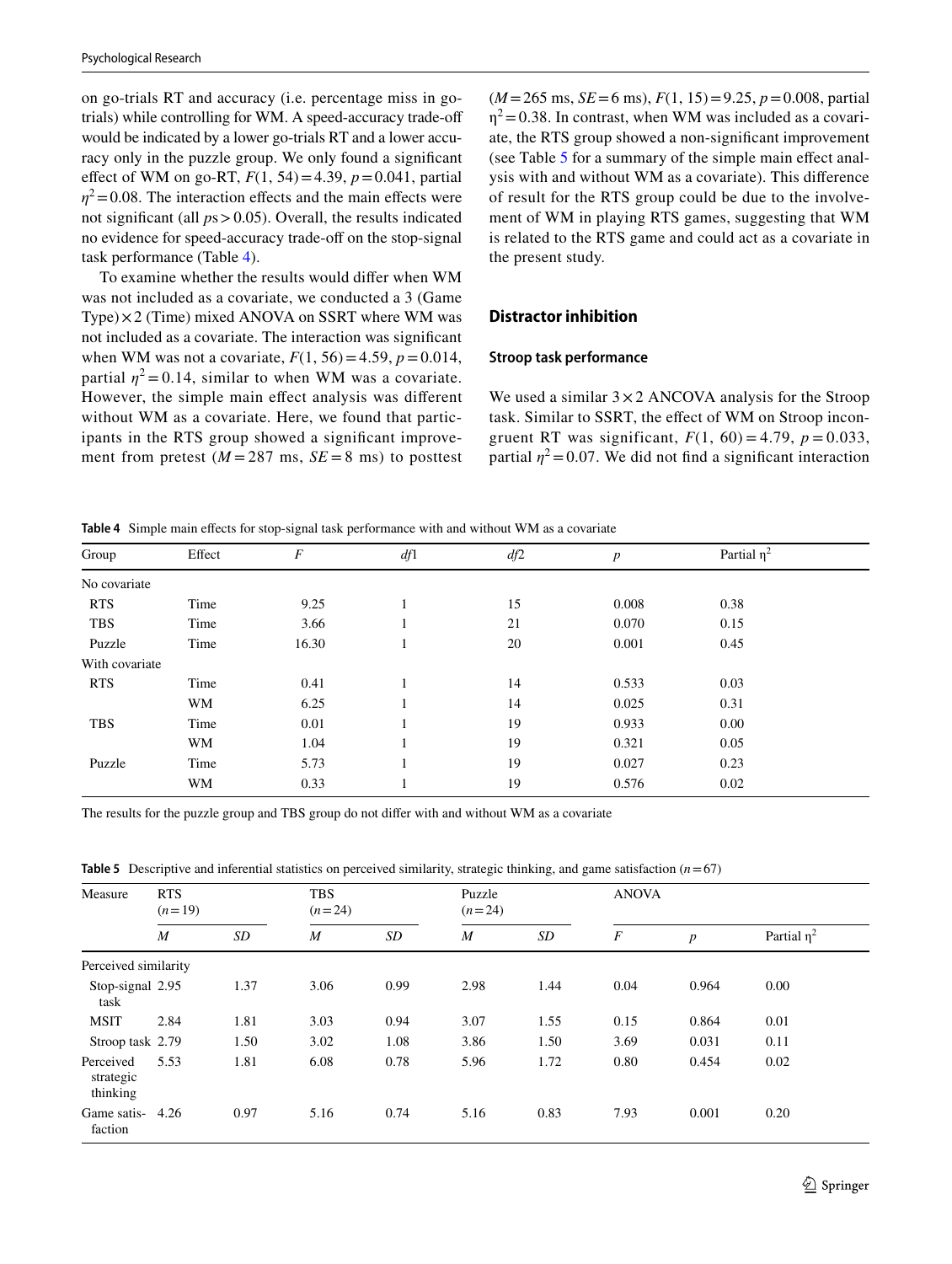<span id="page-7-0"></span>



efect or main efects of time and game type (all *p*s>0.071) (see Fig.  $2$ ).

# **Tympanic membrane temperature**

**MSIT performance**

We used a  $3 \times 2$  ANCOVA analysis for the MSIT task. Unlike the SSRT and Stroop, the efect of WM on MSIT incongruent RT was not significant,  $F(1, 60) = 2.03$ ,  $p = 0.160$ . We did not find significant interaction effect or main effects on game type and time (all  $ps > 0.092$ ) (see Fig. [2](#page-7-0)).

We conducted a 3 (Game Type) $\times$ 2 (Time) mixed ANOVA. Results showed that the interaction effect on  $\Delta TMT$  was significant,  $F(2, 55) = 4.19$ ,  $p = 0.020$ , partial  $\eta^2 = 0.13$ . However, we did not fnd signifcant main efects of time, *F*(1, 55)=0.74,  $p = 0.394$ , partial  $\eta^2 = 0.01$ , and game type,  $F(2,$ 55)=0.22,  $p = 0.805$ , partial  $\eta^2 = 0.01$  (see Fig. [3\)](#page-7-1).

Simple main efect analysis was conducted using one-way repeated measures ANOVAs as follow-up to the interaction efect. ΔTMT signifcantly decreased in the RTS group, *F*(1, 15) = 11.25,  $p = 0.004$ , partial  $\eta^2 = 0.43$ , but not in the puzzle group,  $F(1, 20) = 0.06$ ,  $p = 0.815$ , partial  $\eta^2 = 0.00$ , and the TBS group,  $F(1, 20) = 2.67$ ,  $p = 0.118$ , partial  $\eta^2 = 0.12$ .

<span id="page-7-1"></span>

 $\Box$  RTS  $\Box$  TBS  $\Box$  Puzzle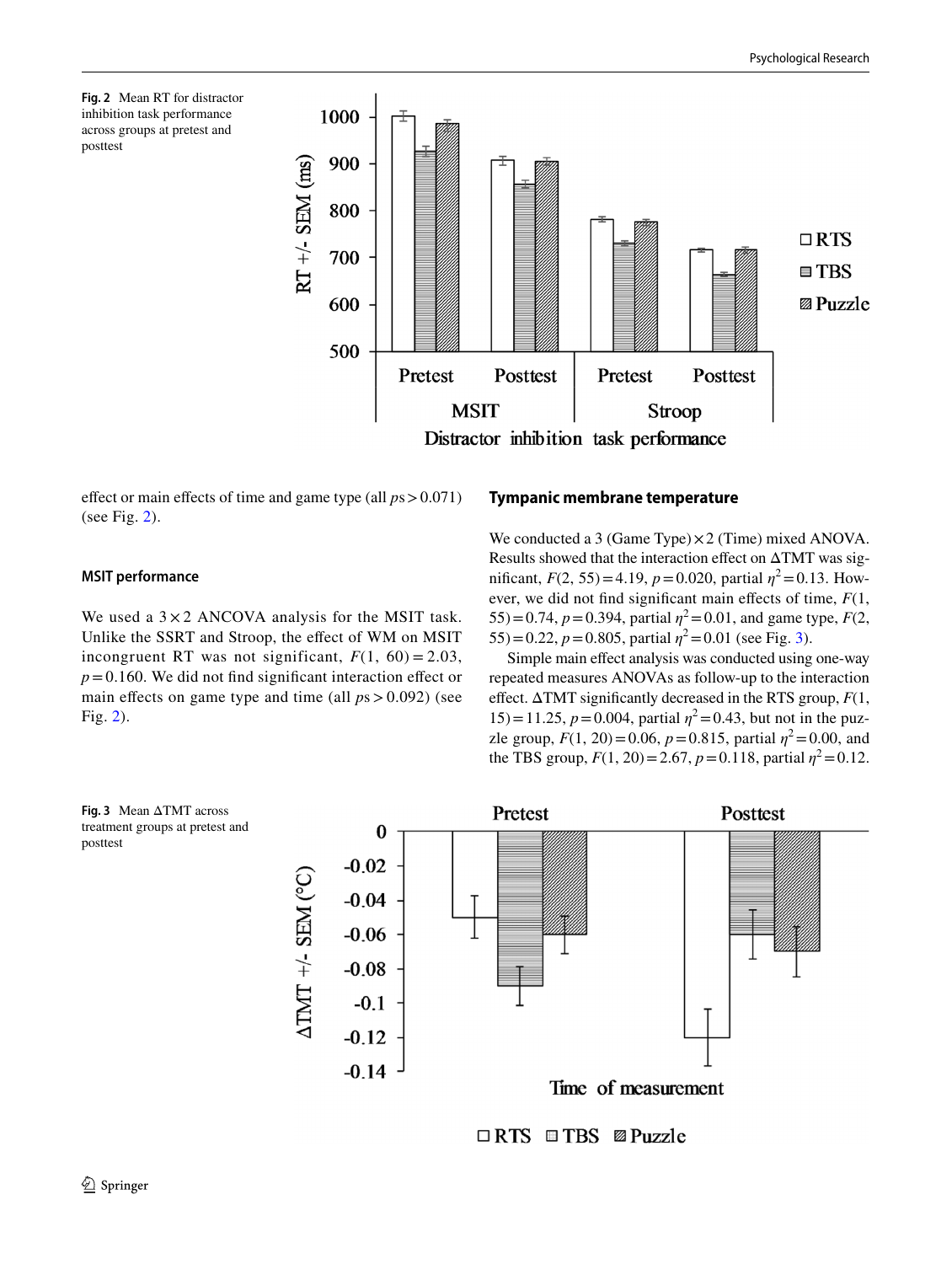We also analysed game satisfaction, perceived similarity, and perceived strategic thinking using one-way between-subjects ANOVA (see Table [4](#page-6-0)). For perceived strategic thinking, there was no significant different across three game types,  $F(2, 65) = 0.80$ ,  $p = 0.454$ . There was significant difference for game satisfaction, *F*(2, 65) = 7.93,  $p = 0.001$ , partial  $\eta^2 = 0.20$ , to which RTS game was rated signifcantly lower in-game satisfaction compared to the TBS game  $(p = 0.003)$  and the puzzle game  $(p = 0.002)$ . As for perceived similarity, there was no signifcant diference for stop-signal and MSIT, both *p*s > 0.864. However, the perceived similarity for the Stroop task was signifcantly diferent across groups, *F*(2, 62) = 3.69,  $p = 0.031$ , partial  $\eta^2 = 0.11$ , to which puzzle game was rated signifcantly more similar to the Stroop task than the RTS game  $(p=0.031)$ .

# **Discussion**

We hypothesised that the absence of time constraints (i.e. more planning time at leisure) in strategy games would be benefcial in training response inhibition, and our results showed that this was the case only for the puzzle game after controlling for WM. Our fndings are concordant with Oei and Patterson's ([2014\)](#page-11-12) fndings, in that we found puzzle games improved response inhibition (stop-signal task performance) but not for RTS and TBS games. We are also certain that our results were not attributable to a speed-accuracy trade-off, as evidenced by our non-significant results. The results are also not attributable to individual variation in terms of perceived strategic thinking, perceived similarity between game and stop-signal task, or game satisfaction.

We did not fnd evidence of response inhibition improvement in the TBS game, another game with no time constraint similar to the puzzle game. One possibility is the presence of logical contradiction, commonly found in puzzle games but not in TBS games. Games with logical contradiction would train inhibition further, as 'mistakes' would lead to incorrect moves and encourage players to inhibit their impulsiveness. This is because puzzle game often leads players into making incorrect assumptions, thus they have learned to inhibit their assumptions to make counterintuitive moves.

Unlike response inhibition, we did not fnd any signifcant diference in the distractor inhibition tasks. These strategy games may require players to utilise all information and options provided on the user interface and the playing feld for optimal moves or completion of the goal, thus requiring them to remain attentive to all visual cues instead of inhibiting non-relevant stimuli. To perform optimally in the RTS game accurately, players would need to accurately keep track of enemy units and abilities while managing their own units and abilities in real-time. This improvement in attention to peripheral cues could be transferred to visual attention tasks such as multiple object tracking but not distractor inhibition (Boot et al., [2013](#page-10-22); Cain et al., [2012\)](#page-10-23). Likewise, puzzle and TBS games similarly require players to attend to all available information to complete the in-game objectives. Players were likely to have done this to progress in the game, therefore, the training period would not have trained distractor inhibition.

In addition, we found that our results for response inhibition difered when WM as included as a covariate, in that we found no response inhibition improvement in the RTS game only when WM was covaried out. These results indicate that when RTS players were monitoring confict while planning a goal simultaneously, they were dependent on WM for response inhibition in the RTS game. The RTS game requires players to constantly monitor their own and enemies' moves in real-time to progress thus a higher WM would lead to better overall game performance. Unlike the RTS game, TBS and puzzle games do not face similar time constraints and would be able to obtain optimal game performance even with leisurely planning time, thus requiring less WM. This is consistent with past research that showed RTS gameplay to be strongly correlated with WM (Basak et al., [2008](#page-10-1); Boot et al., 2008; Cardoso-Leite et al., 2016; Colzato et al., 2013; Nouchi et al., 2013; Sala et al., 2018; Thompson et al., [2012](#page-11-11)). Therefore, we have decided to control for WM to show the variance in inhibition that is uniquely explained by game type.

Past studies have shown that WM is associated with inhibition tasks (Conway et al., [2001;](#page-10-17) Kane & Engle, [2003](#page-11-19); Welsh et al., [1999\)](#page-12-1), and our results were similar to past studies in that, higher WM leads to greater response inhibition and distractor inhibition. However, when WM was included as a covariate in our analyses, we found that WM was signifcant in response inhibition (SSRT) and inconsistent in the distractor inhibition tasks—signifcant in Stroop but not signifcant in MSIT. Although both Stroop and MSIT tasks require participants to inhibit their responses, participants could have simply resisted the interference by not coding the information to memory, therefore, using less WM. Reading coloured words and numbers is relatively easy and with more incongruent trials, participants may have learned to inhibit their responses better (Meier & Kane, [2013](#page-11-25); Ortells et al., [2017\)](#page-11-26).

As for hemispheric activation, our results showed a decrease in ΔTMT in the RTS group, but no changes in the TBS group or puzzle group. This decrease meant that the left TMT (indicative of left hemispheric activation) increased relative to the right TMT (indicative of right hemispheric activation), suggesting a decrease in inhibition. Why is this so? One reason could be an increase in impulsivity and risktaking. Individuals with greater impulsivity and risk-taking tendencies have been shown to have more negative values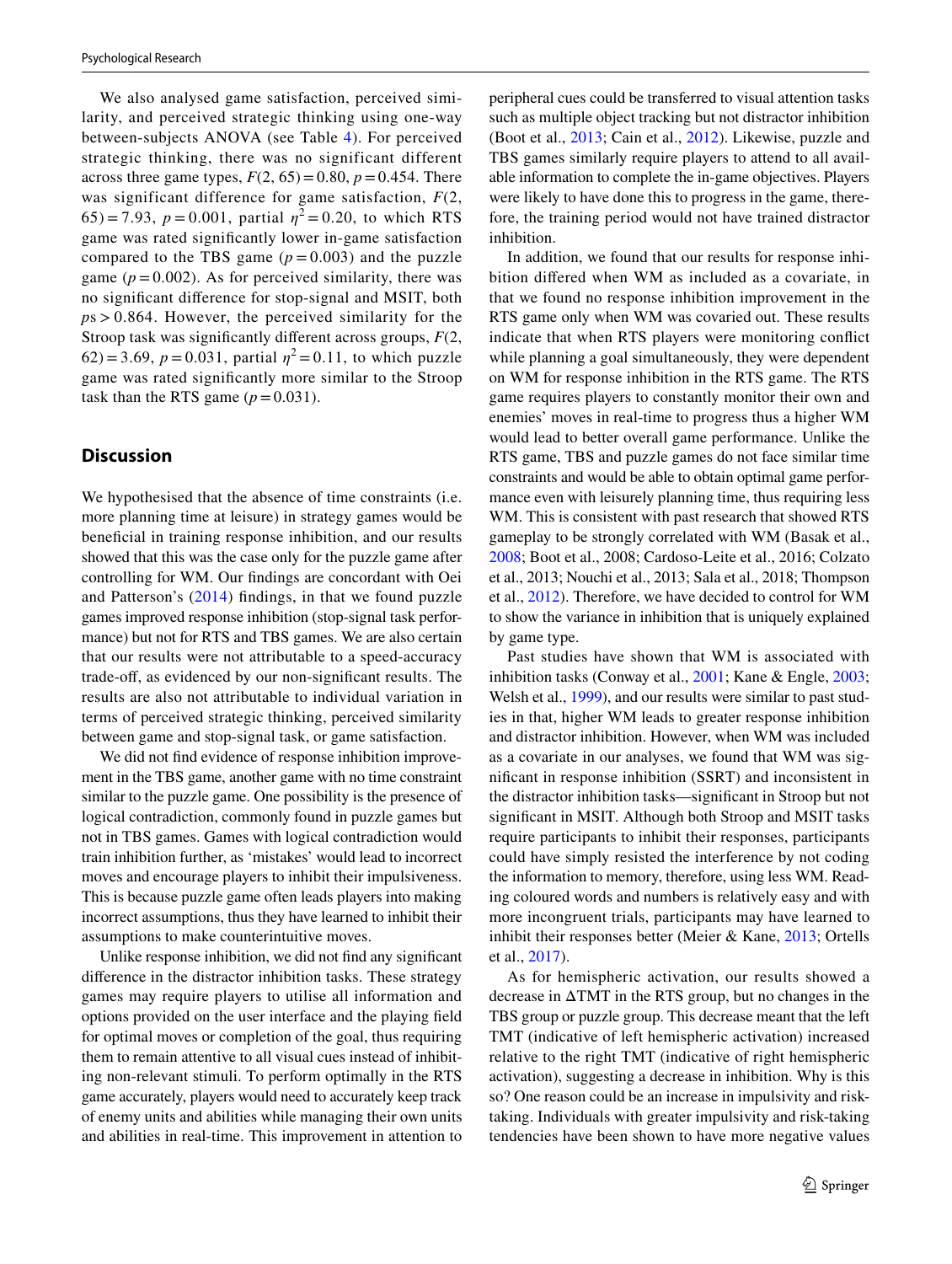of ΔTMT (i.e. higher left hemispheric activation) (Balconi et al., [2015;](#page-10-18) Helton & Maginnity, [2012](#page-11-21)). In RTS games, swift use of various abilities would be more rewarding than a cautious approach because players could defeat an enemy unit before it becomes a threat and reactivate their abilities quicker after the ability cooldown. Therefore, RTS players are likely to be more impulsive for they require to make fast decisions for immediate payofs.

Contrary to our prediction, the puzzle game and TBS game did not increase right hemispheric activation relative to left hemispheric activation. Participants in the puzzle and TBS groups may have shown striatal activity in the midbrain. Striatal activity is negatively correlated with impulsive decision making (Pan et al., [2021](#page-11-27)). Puzzle and TBS games encourage players to take a cautious approach by considering the layout of the puzzle or positioning of friendly and enemy units, rewarding players for completing the stages efficiently with a minimal number of moves. Therefore, puzzle and TBS players would be less impulsive and may show greater striatal activity.

There are two possible limitations to the present study. First, we did not control for two game characteristics that could have led to greater training gains in the puzzle group in-game feedback and difficulty level adjustment (Dörrenbächer et al., [2014](#page-10-24); Howard-Jones et al., [2016](#page-11-28)). The puzzle game provides clear feedback in the form of high scores and allows players to choose their puzzle difficulty. These characteristics allow players to choose puzzle stages that balance between players' skills and puzzle difficulty. These characteristics could help players to be more engaged and focused in playing the puzzle game continuously, gradually improving in the puzzle game and response inhibition. This is not available in TBS for players start from the beginning, therefore TBS games are dependent on skills rather than selecting what might work best. Further, manipulation of this game feature within a single type of puzzle game could increase experimental control, minimising the diferences between types of games.

Second, we did not control for the level of complexity across the three games. Specifcally, RTS games may be too technical and competitive for non-habitual players. We found that non-habitual players (those who remained in the study and those who have withdrawn) rated the RTS game lower in-game satisfaction compared to the TBS and puzzle games. Participants also commented that they did not enjoy playing or had difculty understanding to play the assigned game. Non-habitual players may have had a more difficult time in understanding the technical gameplay of the Galaxy Reavers RTS game (Good Games LLC, [2016;](#page-10-19) e.g. passive and active abilities, movement speed, cooldown, damage, barrier, positioning) than that of the Warlords of Aternum TBS game (InnoGames GmbH, [2015](#page-10-16)) which uses a rock-paper-scissors mechanic (e.g. guardians beat pikes; pikes beat mounted;

mounted units beat guardians). Consistent with this, nonhabitual players have been found to prefer simpler games and spend less time playing competitive and complex action games such as RTS games than habitual players (Limelight Networks, [2019,](#page-11-29) [2020](#page-11-30), [2021](#page-11-31)). The technical gameplay, coupled with the real-time element, of RTS games may be a steeper learning curve for non-habitual players. Therefore, RTS game training could lead to lower compliance and higher attrition compared to TBS and puzzle game training.

## **Application**

Our fndings suggest that puzzle games could be used to train response inhibition. Clinicians could explore the use of puzzle games in training individuals with impaired response inhibition, such as older adults (Basak et al., [2008](#page-10-1)) and individuals with attention-deficit-disorder ADHD (Johnstone et al., [2010\)](#page-11-32). Puzzle games are typically designed as a form of entertainment, which could increase compliance among such individuals. Other than this, our fndings could be applicable to the military with regards to shooting. One of the steps involved in shooting a frearm is making shoot/do not shoot decisions, which is positively correlated with response inhibition (Hamilton et al., [2019\)](#page-11-33). Puzzle games could be a suitable alternative over action games, e.g. RTS games, which have been proposed to improve shoot/do not shoot speed and accuracy (Blacker et al., [2019\)](#page-10-4) because action games may be associated with impulsive and risky decision making.

# **Conclusion**

In conclusion, when controlling for WM, we found that only puzzle games improve response inhibition, suggesting that planning in puzzle games could train players in inhibiting their preplanned responses. The efect was not signifcant for distractor inhibition, suggesting that changes in one measure of inhibition are not necessarily accompanied by a change in another. RTS game increased left hemispheric activation relative to right hemispheric activation, which is indicative of increased impulsivity and risk taking. Future research could further examine the planning process in these games and their potential in inhibition training.

**Funding** Leong, A. Y. C. was funded by Sunway University MSc scholarship. Yong, M.H. was supported by Newton Fund Institutional Links grant ID: 331745333, under Newton-Ungku Omar Fund partnership. The grant is funded by the UK Department for Business, Energy and Industrial Strategy and Malaysian Industry-Government Group for High Technology (MIGHT) and delivered by the British Council. For further information, please visit [https://www.newtonfund.ac.uk.](https://www.newtonfund.ac.uk)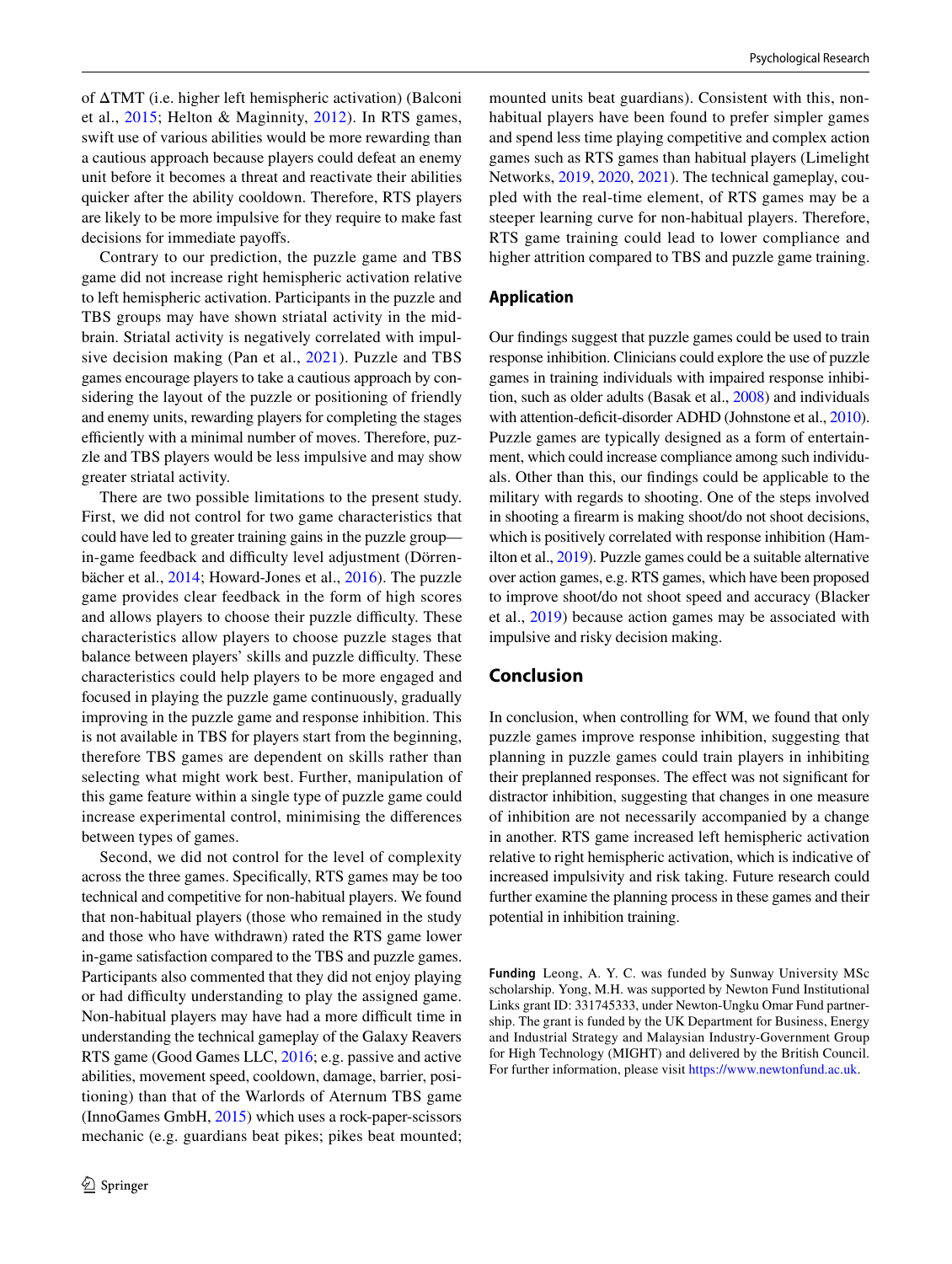#### **Declarations**

**Conflict of interest** The authors declare that the research was conducted in the absence of any commercial or fnancial relationships that could be construed as a potential confict of interest.

**Research involving human participants and/or animals** All the procedures performed in studies involving human participants were in accordance with the ethical standards of the institutional and or national research committee and with the 1964 Helsinki Declaration and its later amendments or comparable ethical standards.

**Informed consent** Informed consent was obtained from all individual participants included in the study. The study protocol was approved by university research ethics committee (approval code: PGSUREC 2019/019).

**Open Access** This article is licensed under a Creative Commons Attribution 4.0 International License, which permits use, sharing, adaptation, distribution and reproduction in any medium or format, as long as you give appropriate credit to the original author(s) and the source, provide a link to the Creative Commons licence, and indicate if changes were made. The images or other third party material in this article are included in the article's Creative Commons licence, unless indicated otherwise in a credit line to the material. If material is not included in the article's Creative Commons licence and your intended use is not permitted by statutory regulation or exceeds the permitted use, you will need to obtain permission directly from the copyright holder. To view a copy of this licence, visit <http://creativecommons.org/licenses/by/4.0/>.

# **References**

- <span id="page-10-8"></span>Arfé, B., Vardanega, T., & Ronconi, L. (2020). The effects of coding on children's planning and inhibition skills. *Computers & Education, 148*, 103807. [https://doi.org/10.1016/j.compedu.](https://doi.org/10.1016/j.compedu.2020.103807) [2020.103807](https://doi.org/10.1016/j.compedu.2020.103807)
- <span id="page-10-9"></span>Asato, M. R., Sweeney, J. A., & Luna, B. (2006). Cognitive processes in the development of TOL performance. *Neuropsychologia, 44*(12), 2259–2269. [https://doi.org/10.1016/j.neuropsych](https://doi.org/10.1016/j.neuropsychologia.2006.05.010) [ologia.2006.05.010](https://doi.org/10.1016/j.neuropsychologia.2006.05.010)
- <span id="page-10-11"></span>Bailey, K., West, R., & Anderson, C. A. (2010). A negative association between video game experience and proactive cognitive control. *Psychophysiology, 47*(1), 34–42. [https://doi.org/10.](https://doi.org/10.1111/j.1469-8986.2009.00925.x) [1111/j.1469-8986.2009.00925.x](https://doi.org/10.1111/j.1469-8986.2009.00925.x)
- <span id="page-10-18"></span>Balconi, M., Finocchiaro, R., & Canavesio, Y. (2015). Left hemispheric imbalance and reward mechanisms afect gambling behavior: the contribution of the metacognition and cortical brain oscillations. *Clinical EEG and Neuroscience, 46*(3), 197– 207. <https://doi.org/10.1177/1550059413513261>
- <span id="page-10-6"></span>Bartholdy, S., Dalton, B., O'Daly, O. G., Campbell, I. C., & Schmidt, U. (2016). A systematic review of the relationship between eating, weight and inhibitory control using the stop signal task. *Neuroscience & Biobehavioral Reviews, 64*, 35–62. [https://](https://doi.org/10.1016/j.neubiorev.2016.02.010) [doi.org/10.1016/j.neubiorev.2016.02.010](https://doi.org/10.1016/j.neubiorev.2016.02.010)
- <span id="page-10-1"></span>Basak, C., Boot, W. R., Voss, M. W., & Kramer, A. F. (2008). Can training in a real-time strategy video game attenuate cognitive decline in older adults? *Psychology and Aging, 23*(4), 765–777. <https://doi.org/10.1037/a0013494>
- <span id="page-10-0"></span>Bavelier, D., Achtman, R. L., Mani, M., & Föcker, J. (2012). Neural bases of selective attention in action video game players. *Vision Research, 61*, 132–143. [https://doi.org/10.1016/j.visres.2011.](https://doi.org/10.1016/j.visres.2011.08.007) [08.007](https://doi.org/10.1016/j.visres.2011.08.007)
- <span id="page-10-15"></span>Big Duck Games. (2012). *Flow Free®* (4.2) [Computer software]. https://www.bigduckgames.com/flowfree
- <span id="page-10-4"></span>Blacker, K. J., Hamilton, J., Roush, G., Pettijohn, K. A., & Biggs, A. T. (2019). Cognitive training for military application: a review of the literature and practical guide. *Journal of Cognitive Enhancement, 3*(1), 30–51. [https://doi.org/10.1007/](https://doi.org/10.1007/s41465-018-0076-1) [s41465-018-0076-1](https://doi.org/10.1007/s41465-018-0076-1)
- <span id="page-10-22"></span>Boot, W. R., Champion, M., Blakely, D. P., Wright, T., Souders, D., & Charness, N. (2013). Video games as a means to reduce agerelated cognitive decline: Attitudes, compliance, and efectiveness. *Frontiers in Psychology*, *4*. [https://doi.org/10.3389/fpsyg.](https://doi.org/10.3389/fpsyg.2013.00031) [2013.00031](https://doi.org/10.3389/fpsyg.2013.00031)
- <span id="page-10-14"></span>Brown, M. [Game Maker's Toolkit]. (2018, March 14). *What Makes a Good Puzzle? | Game Maker's Toolkit* [Video]. Youtube. [https://](https://www.youtube.com/watch?v=zsjC6fa_YBg) [www.youtube.com/watch?v=zsjC6fa\\_YBg](https://www.youtube.com/watch?v=zsjC6fa_YBg)
- <span id="page-10-20"></span>Bush, G., Shin, L. M., Holmes, J., Rosen, B. R., & Vogt, B. A. (2003). The multi-source interference task: validation study with fMRI in individual subjects. *Molecular Psychiatry, 8*(1), 60–70. [https://](https://doi.org/10.1038/sj.mp.4001217) [doi.org/10.1038/sj.mp.4001217](https://doi.org/10.1038/sj.mp.4001217)
- <span id="page-10-23"></span>Cain, M. S., Landau, A. N., & Shimamura, A. P. (2012). Action video game experience reduces the cost of switching tasks. *Attention,*  Perception, & Psychophysics, 74(4), 641-647. [https://doi.](https://doi.org/10.3758/s13414-012-0284-1) [org/10.3758/s13414-012-0284-1](https://doi.org/10.3758/s13414-012-0284-1)
- <span id="page-10-17"></span>Conway, A. R. A., Cowan, N., & Bunting, M. F. (2001). The cocktail party phenomenon revisited: the importance of working memory capacity. *Psychonomic Bulletin & amp*; Review, 8(2), 331-335. <https://doi.org/10.3758/BF03196169>
- <span id="page-10-2"></span>Dale, G., & Green, C. S. (2017a). Associations between avid action and real-time strategy game play and cognitive performance: a pilot study. *Journal of Cognitive Enhancement, 1*(3), 295–317. [https://](https://doi.org/10.1007/s41465-017-0021-8) [doi.org/10.1007/s41465-017-0021-8](https://doi.org/10.1007/s41465-017-0021-8)
- <span id="page-10-13"></span>Dale, G., & Green, C. S. (2017b). The changing face of video games and video gamers: future directions in the scientifc study of video game play and cognitive performance. *Journal of Cognitive Enhancement, 1*(3), 280–294. [https://doi.org/10.1007/](https://doi.org/10.1007/s41465-017-0015-6) [s41465-017-0015-6](https://doi.org/10.1007/s41465-017-0015-6)
- <span id="page-10-24"></span>Dörrenbächer, S., Müller, P. M., Tröger, J., & Kray, J. (2014). Dissociable efects of game elements on motivation and cognition in a task-switching training in middle childhood. *Frontiers in Psychology, 5*, 1–22. <https://doi.org/10.3389/fpsyg.2014.01275>
- <span id="page-10-10"></span>Enticott, P. G., Oglof, J. R. P., & Bradshaw, J. L. (2006). Associations between laboratory measures of executive inhibitory control and self-reported impulsivity. *Personality and Individual Diferences, 41*(2), 285–294.<https://doi.org/10.1016/j.paid.2006.01.011>
- <span id="page-10-21"></span>Francis, G., Neath, I., & VanHorn, D. (2008). *CogLab On A CD, Version 2.0*. Wadsworth.
- <span id="page-10-7"></span>Friedman, N. P., & Miyake, A. (2004). The relations among inhibition and interference control functions: a latent-variable analysis. *Journal of Experimental Psychology: General, 133*(1), 101–135. <https://doi.org/10.1037/0096-3445.133.1.101>
- <span id="page-10-5"></span>Friedman, N. P., & Miyake, A. (2017). Unity and diversity of executive functions: individual diferences as a window on cognitive structure. *Cortex, 86*, 186–204. [https://doi.org/10.1016/j.cortex.](https://doi.org/10.1016/j.cortex.2016.04.023) [2016.04.023](https://doi.org/10.1016/j.cortex.2016.04.023)
- <span id="page-10-3"></span>Glass, B. D., Maddox, W. T., & Love, B. C. (2013). Real-time strategy game training: emergence of a cognitive fexibility trait. *PLoS ONE, 8*(8), e70350.<https://doi.org/10.1371/journal.pone.0070350>
- <span id="page-10-16"></span>InnoGames GmbH. (2015). *Warlords of Aternum—The Mobile Turnbased Strategy Game* (0.63.1) [Computer software]. [https://zz.](https://zz.warlordsofaternum.com) [warlordsofaternum.com](https://zz.warlordsofaternum.com)
- <span id="page-10-19"></span>Good Games LLC. (2016). *Galaxy Reavers—Starships RTS* (1.2.19) [Computer software]. Good Games LLC. [https://play.google.](https://play.google.com/store/apps/details?id=com.good.GalaxyReaversGame&hl=en_US&gl=US) [com/store/apps/details?id=com.good.GalaxyReaversGame&hl=](https://play.google.com/store/apps/details?id=com.good.GalaxyReaversGame&hl=en_US&gl=US) [en\\_US&gl=US](https://play.google.com/store/apps/details?id=com.good.GalaxyReaversGame&hl=en_US&gl=US)
- <span id="page-10-12"></span>Gray, W. D., Sims, C. R., Fu, W.-T., & Schoelles, M. J. (2006). The soft constraints hypothesis: a rational analysis approach to resource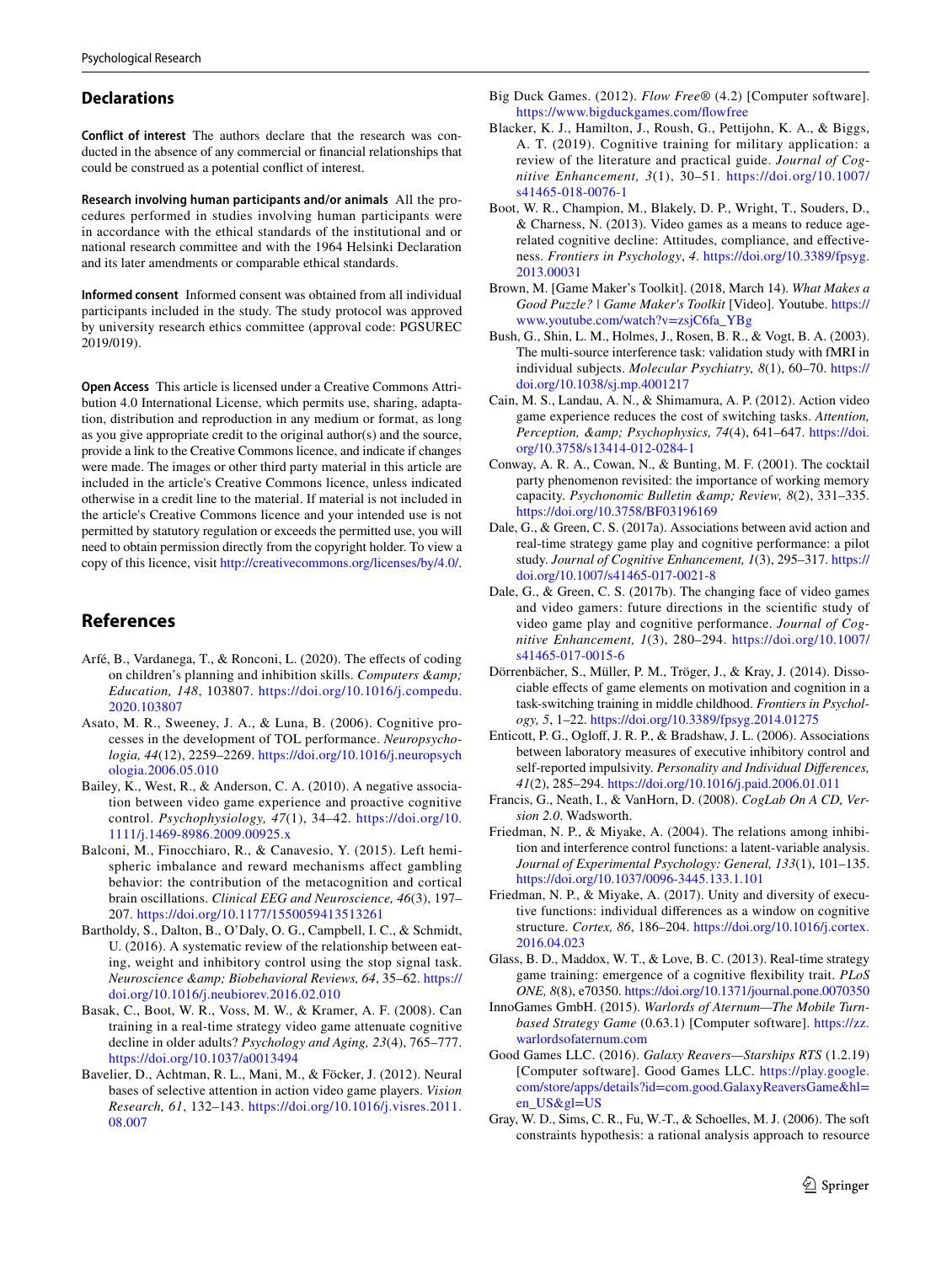allocation for interactive behavior. *Psychological Review, 113*(3), 461–482.<https://doi.org/10.1037/0033-295X.113.3.461>

- <span id="page-11-0"></span>Green, C. S., & Bavelier, D. (2003). Action video game modifes visual selective attention. *Nature, 423*(6939), 534–537. [https://doi.org/](https://doi.org/10.1038/nature01647) [10.1038/nature01647](https://doi.org/10.1038/nature01647)
- <span id="page-11-33"></span>Hamilton, J. A., Lambert, G., Suss, J., & Biggs, A. T. (2019). Can cognitive training improve shoot/don't-shoot performance? Evidence from live fre exercises. *The American Journal of Psychology, 132*(2), 179–194.
- <span id="page-11-20"></span>Helton, W. S. (2010). The relationship between lateral diferences in tympanic membrane temperature and behavioral impulsivity. *Brain and Cognition, 74*(2), 75–78. [https://doi.org/10.1016/j.](https://doi.org/10.1016/j.bandc.2010.06.008) [bandc.2010.06.008](https://doi.org/10.1016/j.bandc.2010.06.008)
- <span id="page-11-21"></span>Helton, W. S., & Maginnity, M. (2012). Increased attentiveness is associated with hemispheric asymmetry measured with lateral tympanic membrane temperature in humans and dogs. *Experimental Brain Research, 219*(3), 321–326. [https://doi.org/10.1007/](https://doi.org/10.1007/s00221-012-3093-9) [s00221-012-3093-9](https://doi.org/10.1007/s00221-012-3093-9)
- <span id="page-11-5"></span>Hofmann, W., Schmeichel, B. J., & Baddeley, A. D. (2012). Executive functions and self-regulation. *Trends in Cognitive Sciences, 16*(3), 174–180.<https://doi.org/10.1016/j.tics.2012.01.006>
- <span id="page-11-28"></span>Howard-Jones, P. A., Jay, T., Mason, A., & Jones, H. (2016). Gamifcation of learning deactivates the default mode network. *Frontiers in Psychology*, *6*.<https://doi.org/10.3389/fpsyg.2015.01891>
- <span id="page-11-32"></span>Johnstone, S. J., Roodenrys, S., Phillips, E., Watt, A. J., & Mantz, S. (2010). A pilot study of combined working memory and inhibition training for children with AD/HD. *ADHD Attention Defcit and Hyperactivity Disorders, 2*(1), 31–42. [https://doi.org/10.1007/](https://doi.org/10.1007/s12402-009-0017-z) [s12402-009-0017-z](https://doi.org/10.1007/s12402-009-0017-z)
- <span id="page-11-18"></span>Kaller, C. P., Rahm, B., Spreer, J., Weiller, C., & Unterrainer, J. M. (2011). Dissociable contributions of left and right dorsolateral prefrontal cortex in planning. *Cerebral Cortex, 21*(2), 307–317. <https://doi.org/10.1093/cercor/bhq096>
- <span id="page-11-19"></span>Kane, M. J., & Engle, R. W. (2003). Working-memory capacity and the control of attention: the contributions of goal neglect, response competition, and task set to Stroop interference. *Journal of Experimental Psychology: General, 132*(1), 47–70. [https://doi.org/10.](https://doi.org/10.1037/0096-3445.132.1.47) [1037/0096-3445.132.1.47](https://doi.org/10.1037/0096-3445.132.1.47)
- <span id="page-11-13"></span>Liberman, N., & Trope, Y. (1998). The role of feasibility and desirability considerations in near and distant future decisions: a test of temporal construal theory. *Journal of Personality and Social Psychology, 75*(1), 5–18.
- <span id="page-11-4"></span>McKinley, R. A., McIntire, L. K., & Funke, M. A. (2011). Operator selection for unmanned aerial systems: comparing video game players and pilots. *Aviation, Space, and Environmental Medicine, 82*(6), 635–642.<https://doi.org/10.3357/ASEM.2958.2011>
- <span id="page-11-25"></span>Meier, M. E., & Kane, M. J. (2013). Working memory capacity and Stroop interference: global versus local indices of executive control. *Journal of Experimental Psychology: Learning, Memory, and Cognition, 39*(3), 748–759.<https://doi.org/10.1037/a0029200>
- <span id="page-11-15"></span>Menzel, J. (2016, March 14–18). *Level design workshop: Solving puzzle design* [Conference session]. Game Developers Conference, San Francisco, California, United States. [https://www.gdcvault.](https://www.gdcvault.com/play/1023549/Level-Design-Workshop-Solving-Puzzle) [com/play/1023549/Level-Design-Workshop-Solving-Puzzle](https://www.gdcvault.com/play/1023549/Level-Design-Workshop-Solving-Puzzle)
- <span id="page-11-10"></span>Nelson, R. A., & Strachan, I. (2009). Action and puzzle video games prime diferent speed/accuracy tradeofs. *Perception, 38*(11), 1678–1687. <https://doi.org/10.1068/p6324>
- <span id="page-11-29"></span>Limelight Networks (2019). *The state of online gaming 2019*. [https://](https://www.limelight.com/resources/white-paper/state-of-online-gaming-2019/#popular) [www.limelight.com/resources/white-paper/state-of-online-gam](https://www.limelight.com/resources/white-paper/state-of-online-gaming-2019/#popular)[ing-2019/#popular](https://www.limelight.com/resources/white-paper/state-of-online-gaming-2019/#popular)
- <span id="page-11-30"></span>Limelight Networks (2020). *The state of online gaming 2020*. [https://](https://www.limelight.com/resources/white-paper/state-of-online-gaming-2020/) www. limel ight. com/ resou rces/ white- paper/ [state-of-online-gaming-2020/](https://www.limelight.com/resources/white-paper/state-of-online-gaming-2020/)
- <span id="page-11-31"></span>Limelight Networks (2021). *The state of online gaming 2021.* [https://](https://www.limelight.com/lp/state-of-online-gaming-2021/) [www.limelight.com/lp/state-of-online-gaming-2021/](https://www.limelight.com/lp/state-of-online-gaming-2021/)
- <span id="page-11-1"></span>Oei, A. C., & Patterson, M. D. (2015). Enhancing perceptual and attentional skills requires common demands between the action video games and transfer tasks. *Frontiers in Psychology*, *6*. [https://doi.](https://doi.org/10.3389/fpsyg.2015.00113) [org/10.3389/fpsyg.2015.00113](https://doi.org/10.3389/fpsyg.2015.00113)
- <span id="page-11-12"></span>Oei, A. C., & Patterson, M. D. (2014). Playing a puzzle video game with changing requirements improves executive functions. *Computers in Human Behavior, 37*, 216–228. [https://doi.org/10.1016/j.](https://doi.org/10.1016/j.chb.2014.04.046) [chb.2014.04.046](https://doi.org/10.1016/j.chb.2014.04.046)
- <span id="page-11-6"></span>Oldrati, V., Patricelli, J., Colombo, B., & Antonietti, A. (2016). The role of dorsolateral prefrontal cortex in inhibition mechanism: a study on cognitive refection test and similar tasks through neuromodulation. *Neuropsychologia, 91*, 499–508. [https://doi.org/10.](https://doi.org/10.1016/j.neuropsychologia.2016.09.010) [1016/j.neuropsychologia.2016.09.010](https://doi.org/10.1016/j.neuropsychologia.2016.09.010)
- <span id="page-11-26"></span>Ortells, J. J., Álvarez, D., Noguera, C., Carmona, E., & de Fockert, J. W. (2017). The infuence of working memory load on expectancybased strategic processes in the Stroop-priming task. *Frontiers in Psychology*, *8*.<https://doi.org/10.3389/fpsyg.2017.00129>
- <span id="page-11-3"></span>Ou, Y., McGlone, E. R., Camm, C. F., & Khan, O. A. (2013). Does playing video games improve laparoscopic skills? *International Journal of Surgery, 11*(5), 365–369. [https://doi.org/10.1016/j.ijsu.](https://doi.org/10.1016/j.ijsu.2013.02.020) [2013.02.020](https://doi.org/10.1016/j.ijsu.2013.02.020)
- <span id="page-11-27"></span>Pan, N., Wang, S., Zhao, Y., Lai, H., Qin, K., Li, J., Biswal, B. B., Sweeney, J. A., & Gong, Q. (2021). Brain gray matter structures associated with trait impulsivity: a systematic review and voxelbased meta-analysis. *Human Brain Mapping, 42*(7), 2214–2235. <https://doi.org/10.1002/hbm.25361>
- <span id="page-11-23"></span>Peirce, J., Gray, J. R., Simpson, S., MacAskill, M., Höchenberger, R., Sogo, H., Kastman, E., & Lindeløv, J. K. (2019). PsychoPy2: experiments in behavior made easy. *Behavior Research Methods, 51*(1), 195–203.<https://doi.org/10.3758/s13428-018-01193-y>
- <span id="page-11-24"></span>Phan, M. H., Keebler, J. R., & Chaparro, B. S. (2016). The development and validation of the game user experience satisfaction scale (GUESS). *Human Factors, 58*(8), 1217–1247. [https://doi.org/10.](https://doi.org/10.1177/0018720816669646) [1177/0018720816669646](https://doi.org/10.1177/0018720816669646)
- <span id="page-11-16"></span>Poole, S. (2004). *Trigger happy: Videogames and the entertainment revolution*. Arcade Publishing.
- <span id="page-11-2"></span>Qiu, N., Ma, W., Fan, X., Zhang, Y., Li, Y., Yan, Y., Zhou, Z., Li, F., Gong, D., & Yao, D. (2018). Rapid improvement in visual selective attention related to action video gaming experience. *Frontiers in Human Neuroscience*, *12*. [https://doi.org/10.3389/fnhum.2018.](https://doi.org/10.3389/fnhum.2018.00047) [00047](https://doi.org/10.3389/fnhum.2018.00047)
- <span id="page-11-17"></span>Schell, J. (2015). *The art of games: A book of lenses* (3rd ed.). CRC Press.
- <span id="page-11-14"></span>Shafer, J. (2013, January 3). Turn-based vs real-time. *Jon Shafer on Design*. [https://jonshaferondesign.](https://jonshaferondesign.com/2013/01/03/turn-based-vs-real-time/) com/2013/01/03/ [turn-based-vs-real-time/](https://jonshaferondesign.com/2013/01/03/turn-based-vs-real-time/)
- <span id="page-11-7"></span>Stevens, T., Brevers, D., Chambers, C. D., Lavric, A., McLaren, I. P. L., Mertens, M., Noël, X., & Verbruggen, F. (2015). How does response inhibition infuence decision making when gambling? *JournAl of Experimental Psychology, Applied, 21*(1), 15–36. <https://doi.org/10.1037/xap0000039>
- <span id="page-11-8"></span>Taatgen, N. A. (2013). The nature and transfer of cognitive skills. *Psychological Review, 120*(3), 439–471. [https://doi.org/10.1037/](https://doi.org/10.1037/a0033138) [a0033138](https://doi.org/10.1037/a0033138)
- <span id="page-11-11"></span>Thompson, O., Barrett, S., Patterson, C., & Craig, D. (2012). Examining the neurocognitive validity of commercially available, smartphone-based puzzle games. *Psychology, 3*(7), 525–526. [https://](https://doi.org/10.4236/psych.2012.37076) [doi.org/10.4236/psych.2012.37076](https://doi.org/10.4236/psych.2012.37076)
- <span id="page-11-9"></span>Unterrainer, J. M., & Owen, A. M. (2006). Planning and problem solving: From neuropsychology to functional neuroimaging. *Journal of Physiology-Paris, 99*(4), 308–317. [https://doi.org/10.1016/j.](https://doi.org/10.1016/j.jphysparis.2006.03.014) [jphysparis.2006.03.014](https://doi.org/10.1016/j.jphysparis.2006.03.014)
- <span id="page-11-22"></span>Verbruggen, F., Logan, G. D., & Stevens, M. A. (2008). STOP-IT: Windows executable software for the stop-signal paradigm. *Behavior Research Methods, 40*(2), 479–483. [https://doi.org/10.3758/BRM.](https://doi.org/10.3758/BRM.40.2.479) [40.2.479](https://doi.org/10.3758/BRM.40.2.479)